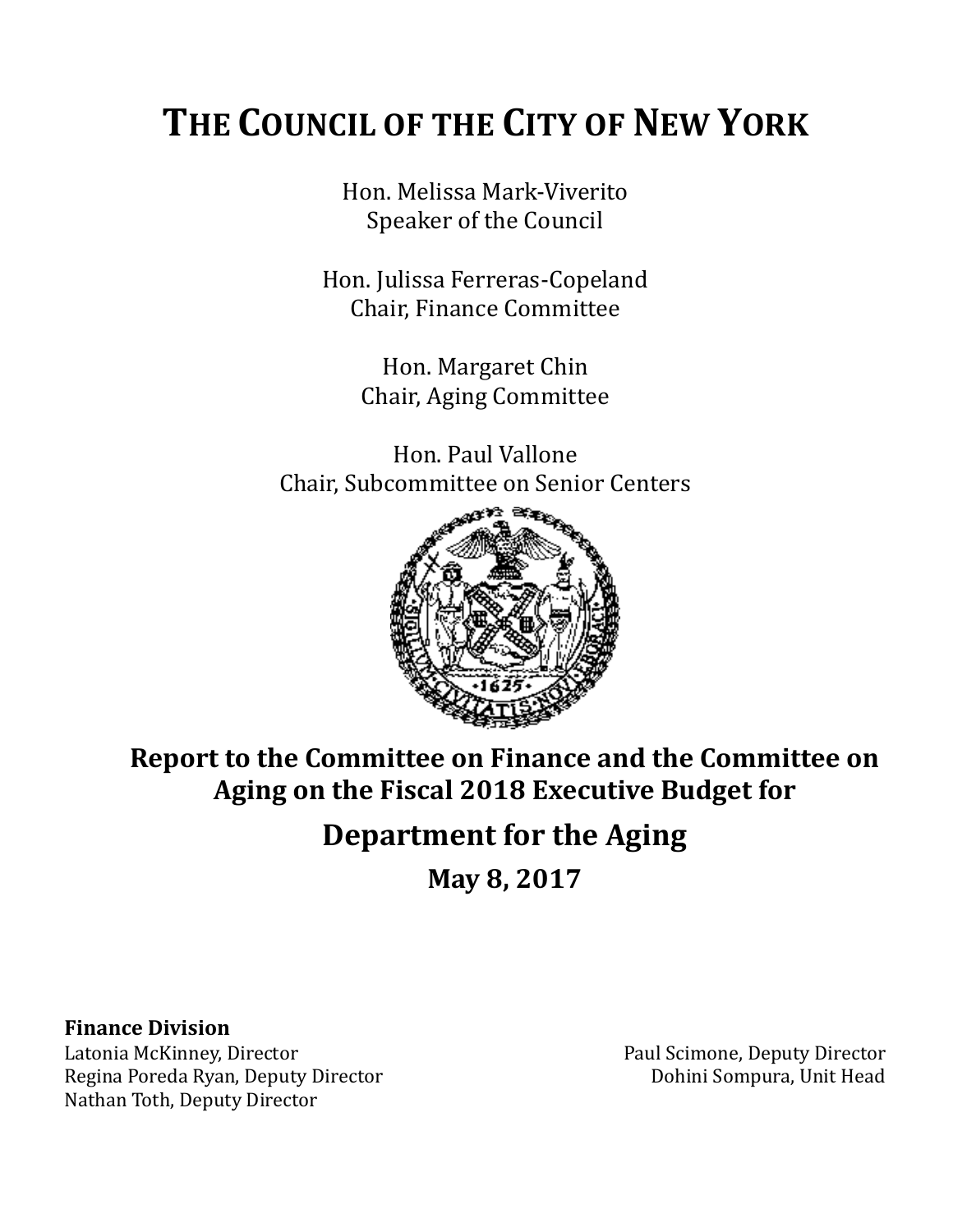#### **Executive Budget Summary**

- **Expense Budget Overview.** The Department for the Aging's (DFTA or the Department) Fiscal 2018 Executive Budget totals \$310.1 million; approximately \$20.8 million less than DFTA's Fiscal 2017 Adopted Budget of \$330.8 million. The personal services (PS) budget totals \$281.6 million and the other than personal services (OTPS) budget totals \$28.4 million.
	- o Approximately \$194.6 million, or 63 percent of DFTA's Fiscal 2018 Budget is City taxlevy (CTL) funding; \$42.9 million, or 14 percent is State dollars; nearly \$70 million, or 23 percent is federal; and approximately \$370,000, or less than one percent is Intra-City funding.
	- o DFTA's total headcount for Fiscal 2018 is 688 positions, consisting of 337 full-time positions and 351 full-time equivalent positions, for a net increase of two positions when compared to the Fiscal 2017 Adopted Budget.
- **Executive Budget Changes**
	- o New needs total \$445,000 in Fiscal 2018 and in the outyears:
		- \$225,00 for mental health services for elder abuse victims; and
		- \$220,000 for two additional fiscal staff positions.
	- o Other adjustments increase DFTA's budget by approximately \$941,270 in Fiscal 2017 and \$3.2 million in Fiscal 2018.
	- o Savings totals \$1 million as a result of hiring delays.
- **Major Agency Issues** 
	- o **Fully Funding All Neighborhood Senior Centers.** The Preliminary Budget Response called for large investment in DFTA to address budgetary and service shortfalls at Neighborhood Senior Centers. The Fiscal 2018 Executive Budget does not include additional funding for senior centers.
	- o **Case Management and Homecare Waitlists.** In the Preliminary Budget Response, the Council called for the Administration to include additional funding for case management and homecare services. Currently, there are approximately 1,700 seniors awaiting case management services and 900 senior waiting for homecare or additional hours of homecare services.
	- o **Sixth Congregate Meals.** The agency's Fiscal 2018 Executive Budget does not include funding for sixth congregate meals. One-time funding totaling \$1.2 million was included in DFTA's Fiscal 2017 Budget, the Council called upon the Administration in the Preliminary Budget Response to baseline this funding for Fiscal 2018 and in the outyears.
- **Capital Budget.** The Fiscal 2018 Executive Capital Commitment Plan includes \$57.9 million in Fiscal 2017-2021 for DFTA. The Capital Commitment Plan largely supports senior center improvements and renovations and includes one large scale project totaling \$6.1 million for the renovations at the Carter Burden Covello Senior Center.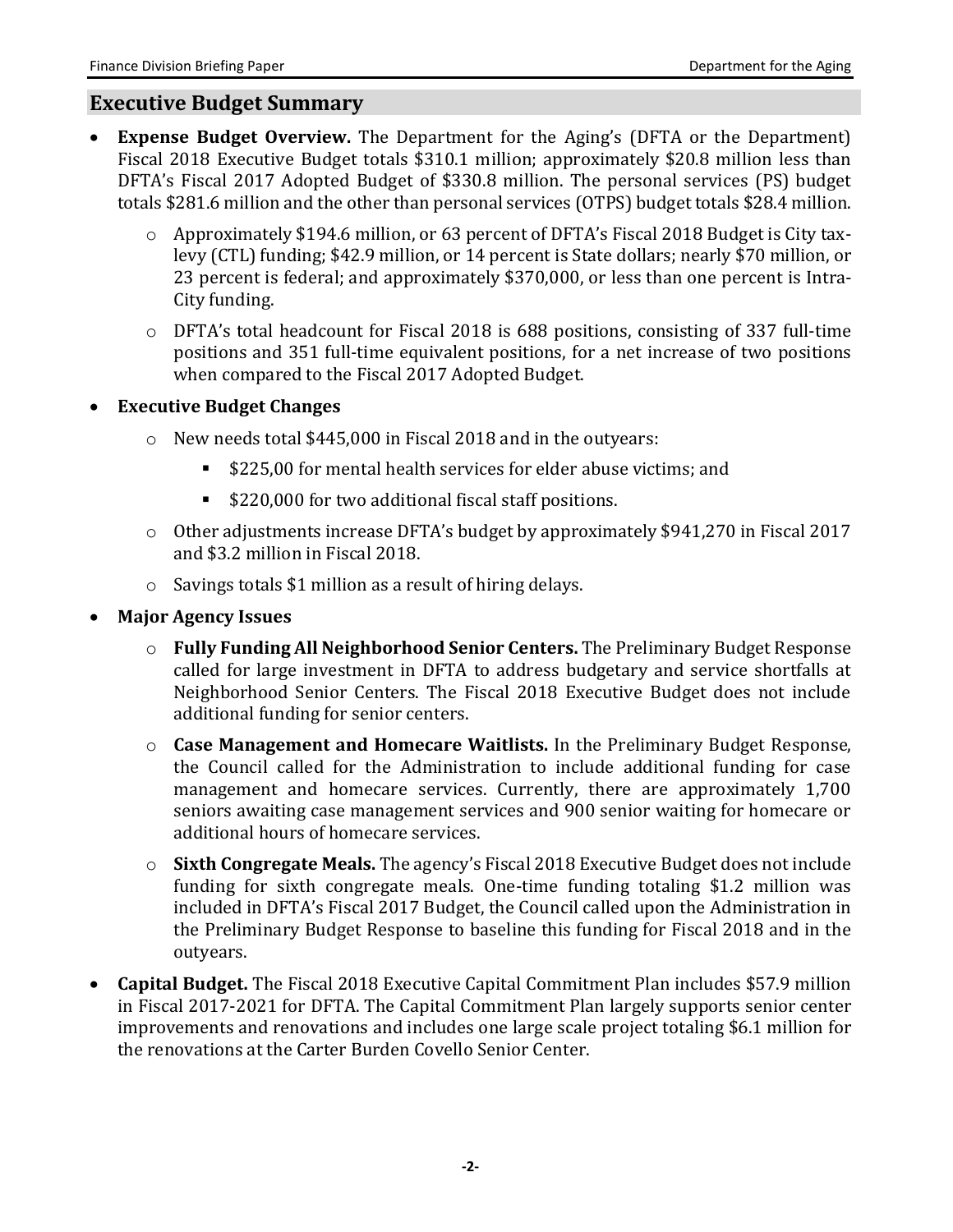# **DFTA Overview**

This report presents a review of the Department for the Aging's Fiscal 2018 Executive Budget. The section below presents an overview of the Department's budget and how it has changed during the course of Fiscal 2017, followed by a review of the significant budget actions introduced in the Fiscal 2018 Executive Budget. Major issues related to the Department's budget are then discussed. Analysis and highlights of DFTA's Capital Strategy and Fiscal 2017 - 2021 Plan follows the discussion of the expense budget. Appendix 1 reports the changes made to the Fiscal 2017 and Fiscal 2018 Budgets since Adoption of the Fiscal 2017 Budget. For additional information on the Department's budget and its various programs, please refer to the Fiscal 2018 Preliminary Budget Report for the DFTA at: http://council.nyc.gov/budget/wpcontent/uploads/sites/54/2017/03/125-DFTA.pdf

Below is a summary of key funding changes by program area and source when comparing DFTA's Fiscal 2018 Executive Budget to its Fiscal 2017 Adopted Budget.

| <b>DFTA Financial Summary</b>            |              |           |           |           |                       |           |             |
|------------------------------------------|--------------|-----------|-----------|-----------|-----------------------|-----------|-------------|
|                                          |              | 2015      | 2016      | 2017      | <b>Executive Plan</b> |           | *Difference |
| <b>Dollars in Thousands</b>              |              | Actual    | Actual    | Adopted   | 2017                  | 2018      | 2017 - 2018 |
| Spending                                 |              |           |           |           |                       |           |             |
| <b>Personal Services</b>                 |              | \$23,424  | \$24,335  | \$30,172  | \$27,678              | \$28,474  | (51,698)    |
| <b>Other Than Personal Services</b>      |              | 261,812   | 281,044   | 300,717   | 314,259               | 281,636   | (19,081)    |
|                                          | <b>TOTAL</b> | \$285,236 | \$305,380 | \$330,889 | \$341,937             | \$310,110 | (\$20,779)  |
| <b>Budget by Program Area</b>            |              |           |           |           |                       |           |             |
| Administration & Contract Agency Support |              | \$25,362  | \$25,663  | \$31,598  | \$30,776              | \$38,533  | \$6,935     |
| Case Management                          |              | 25,643    | 28,045    | 33,008    | 34,724                | 35,972    | 2,964       |
| Homecare                                 |              | 16,436    | 20,126    | 21,136    | 23,424                | 23,424    | 2,288       |
| Senior Centers and Meals                 |              | 166,451   | 174,770   | 195,868   | 186,686               | 171,808   | (24,060)    |
| Senior Employment and Benefits           |              | 8,263     | 8,038     | 7,740     | 9,243                 | 7,159     | (581)       |
| <b>Senior Services</b>                   |              | 43,081    | 48,738    | 41,539    | 57,083                | 33,215    | (8, 324)    |
|                                          | <b>TOTAL</b> | \$285,236 | \$305,380 | \$330,889 | \$341,937             | \$310,110 | ( \$20,779) |
| <b>Funding</b>                           |              |           |           |           |                       |           |             |
| City Funds                               |              | \$178,473 | \$186,582 | \$216,476 | \$215,648             | \$194,634 | (521, 842)  |
| <b>Other Categorical</b>                 |              | 0         | $\Omega$  | $\Omega$  | 552                   | $\Omega$  | 0           |
| State                                    |              | 39,657    | \$43,047  | 40,168    | 43,071                | 42,907    | 2,739       |
| Federal - Community Development          |              | 1,325     | \$2,625   | 2,241     | 2,890                 | 2,241     | 0           |
| Federal - Other                          |              | 63,574    | \$70,989  | 71,634    | 77,096                | 69,958    | (1,676)     |
| Intra City                               |              | 2,206     | \$2,137   | 370       | 2,680                 | 370       | (0)         |
|                                          | <b>TOTAL</b> | \$285,236 | \$305,380 | \$330,889 | \$341,937             | \$310,110 | ( \$20,779) |
| <b>Budgeted Headcount</b>                |              |           |           |           |                       |           |             |
| <b>Full-Time Positions</b>               |              | 273       | 274       | 335       | 336                   | 337       | 2           |
| <b>Full-Time Equivalent Positions</b>    |              | 454       | 457       | 355       | 370                   | 351       | (4)         |
|                                          | <b>TOTAL</b> | 727       | 731       | 690       | 706                   | 688       | (2)         |

*\*The difference of Fiscal 2017 Adopted Budget compared to Fiscal 2018 Executive Budget.*

The City's Fiscal 2018 Executive Budget totals \$84.9 billion, \$2.8 billion more than the Fiscal 2017 Adopted Budget of \$82.1 billion. City funds (City tax-levy and non-tax revenues) total \$61.1 billion when compared to the Fiscal 2017 Adopted Budget amount of \$59.3 billion. The Department for the Aging's Fiscal 2018 Executive Budget totals \$310.1 million (including City and non-City funds); this represents approximately less than one percent of the City's total Budget. DFTA's Fiscal 2018 Executive Budget is \$20.8 million less than the Fiscal 2017 Adopted Budget of \$330.8 million. The overall decrease in the agency's budget can be attributed to the absence of one-time Council funding for senior services in Fiscal 2017 totaling \$30.1 million, which includes discretionary funding and citywide senior services initiatives. The loss of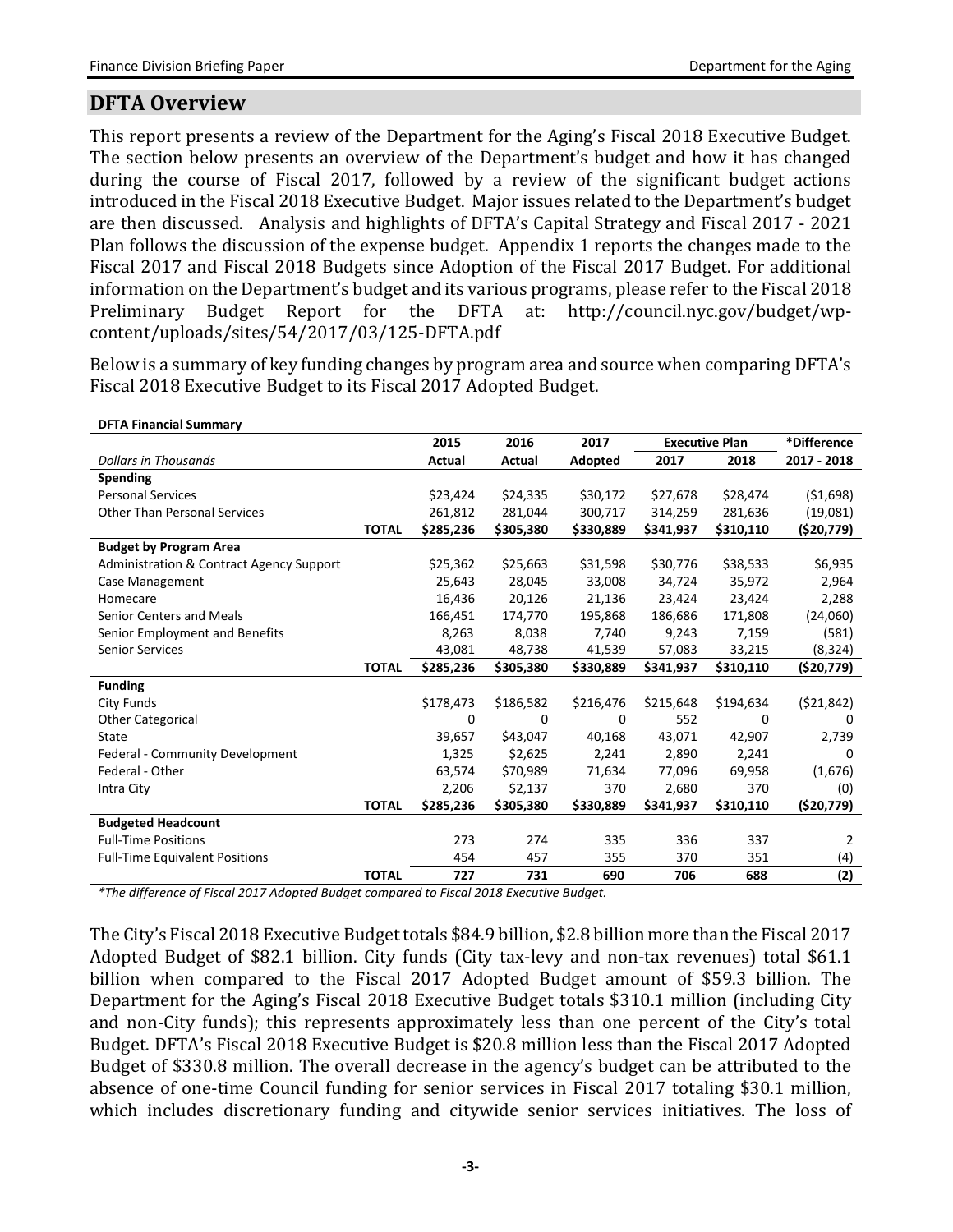discretionary funding is offset by \$445,000 in new needs and \$3.2 million in other adjustments for Fiscal 2018.

As indicated by DFTA's Financial Summary, personal services (PS) spending totals \$28.4 million, a decrease of \$1.7 million when compared to the Fiscal 2017 Adopted Budget. This decrease is largely the result of hiring delays totaling \$1 million in Fiscal 2018. The \$19 million decrease in other than personal services (OTPS), when comparing the Fiscal 2017 Adopted Budget to the Fiscal 2018 Executive Budget, is primarily associated with the absence of one-time Council funding in Fiscal 2017.

As previously mentioned, new needs for the agency totals \$445,000 for Fiscal 2018 and the outyears. Other adjustments for Fiscal 2017 increases the agency's budget by approximately \$941,270. The majority of this increase is attributed to realignment and transfer of grant funding into DFTA's budget. For Fiscal 2018, other adjustments increases DFTA's budget by \$3.2 million. This is a result of two large budget actions, \$2.2 million for a two percent Cost of Living Adjustment (COLA) for approximately 3,000 contracted positions, and \$1.73 million for lease adjustments at City-leased properties.

When comparing the Fiscal 2018 Executive Budget to the Fiscal 2017 Adopted Budget, the agency's full-time equivalent headcount decreases by four positions. This is due to fluctuations in the number of enrollees in the senior employment program funded through Title V. Title V supports senior trainees to gain work experience in a variety of community service activities at non-profit and public facilities, including schools, hospitals, day-care centers, and senior centers.

Below is a summary of key funding changes by program area and source when comparing DFTA's Fiscal 2018 Executive Budget to its Fiscal 2017 Adopted Budget.

#### **Changes by Funding Source**

- **Decrease in City Funds.** Approximately \$194.6 million, or 63 percent of DFTA's Fiscal 2018 budget is City tax-levy (CTL) funding. The agency's Fiscal 2018 Executive Budget reflects a \$21.8 million decrease in City funds. The majority of this decrease is due to the absence of one-time Council funding in Fiscal 2017.
- **State Funding Increase.** State funding increases by \$2.7 million in Fiscal 2018. The additional State revenues is the net impact of a \$3.1 million increase in baseline funding from the Community Services for the Aging State grant, and minimal decreases in Congregate Services Initiative and Long-Term Care Ombudsman State grants. Of the \$3.1 million from the Community Services for the Aging State grant, \$1 million was allocated to support case management services and \$2 million to support senior centers and meals.
- **Federal Funding Decrease.** When compared to the Fiscal 2017 Adopted Budget, federal funding decreases by \$1.6 million in Fiscal 2018. The decrease in federal funding can be attributed to the federal funding cycle, which begins October 1<sup>st</sup>. Once the federal budget is passed, additional federal revenues are reflected in DFTA's budget.

### **Significant Programmatic Changes**

 **Increase in Case Management Funding.** Funding for case management in the Fiscal 2018 Executive Budget totals \$35.9 million, an increase of \$2.9 million when compared to the Fiscal 2017 Adopted Budget. The majority of the \$2.9 million increase corresponds to case management contracts and was added to the baseline budget in Fiscal 2017 to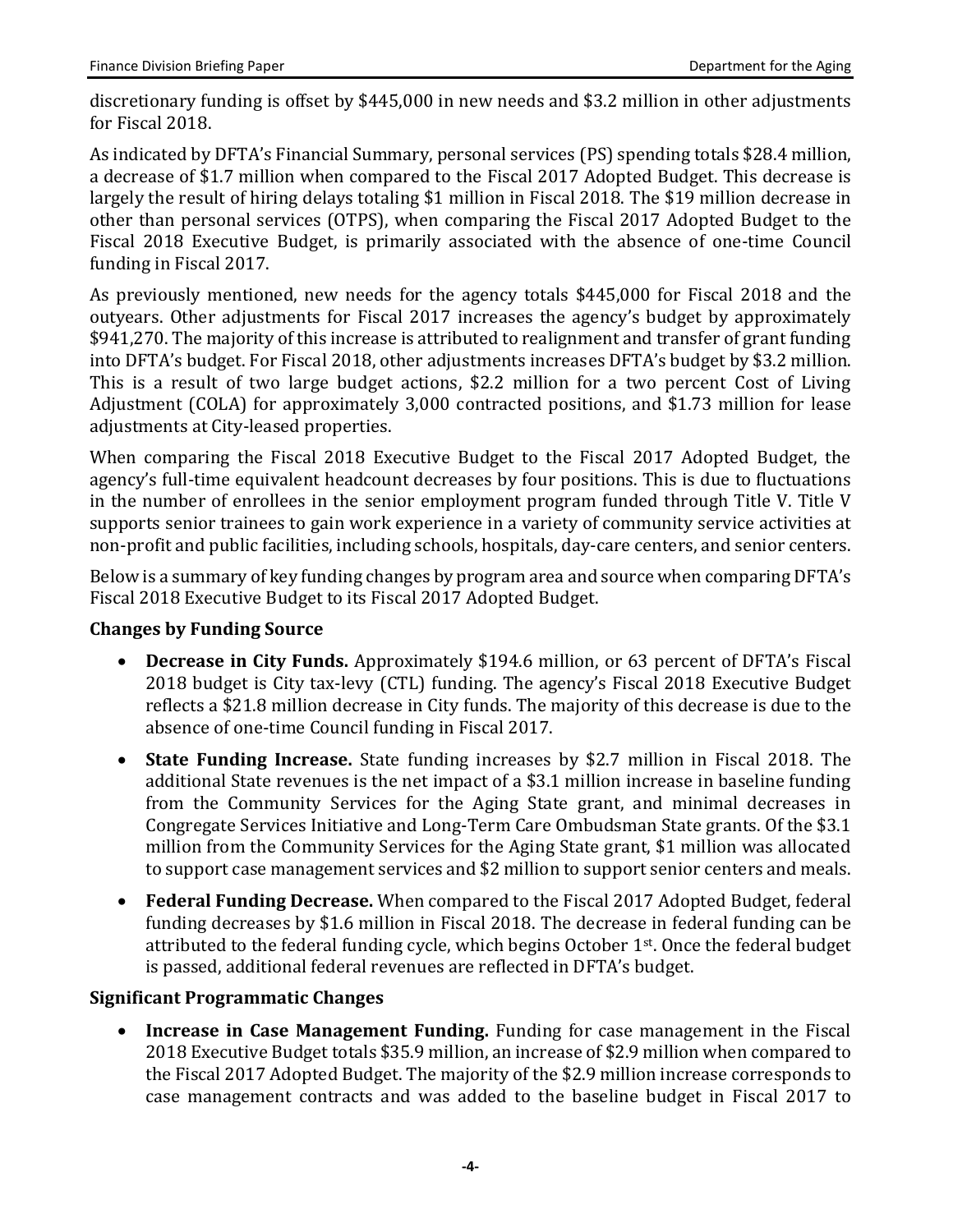increase case manager salaries. The funding for case manager salaries in Fiscal 2018 increased by \$2.5 million when compared to Fiscal 2017.

- **Increase Funding for Homecare Services.** The proposed budget for homecare services for Fiscal 2018 totals \$23.4 million, a \$2.25 million increase when compared to the Fiscal 2017 Adopted Budget. The Administration added \$2 million for homecare services for in the Adopted Budget and an additional \$2.25 million in the 2016 November Plan, bringing total homecare funding for Fiscal 2017 to \$4.25 million. The increase when comparing the Fiscal 2018 Executive Budget and the Fiscal 2017 Adopted Budget represents the \$2.25 million added in the 2016 November Plan. There is no change in homecare funding when comparing the current Fiscal 2017 homecare budget to the Fiscal 2018 budget.
- **Decrease in Senior Centers and Meals Spending.** The Fiscal 2018 Executive Budget for senior centers and meals totals just over \$171.8 million, \$24 million less than the Fiscal 2017 Adopted Budget. The \$24 million decrease is the net impact of the absence of the one-time Council initiative funding, including monies for senior centers and meals, and an increase in State and federal funding for contractual services.
- **Decrease in Funding for Senior Services.** The Fiscal 2018 Budget for senior services totals \$33.2 million, a decrease of \$8.3 million when compared to the Fiscal 2017 Adopted Budget. The decrease is primarily due to the absence of one-time Council funding for core senior services, elder abuse prevention programs, Naturally Occurring Retirement Communities (NORCs), and Social Adult Day Cares (SADs)totaling \$5.8 million, and a \$2.8 million decrease in federal funding for the Medical Assistance Program.

### **New in the Executive Budget**

The Department for the Aging's Fiscal 2018 Executive Budget makes very few changes to DFTA's core programs. The agency's budget includes two new needs totaling just \$445,000.

- **Mental Health Services for Elder Abuse Victims.** DFTA's Executive Budget adds \$225,000 in baseline funding to provide mental health services for elder abuse victims. Statistics show that elder abuse victims have some of the highest rates of severe depression and anxiety found within the senior population. These mental health challenges often reduce the ability and willingness of elder abuse victims to take steps in resolving their abuse and neglect. The PROTECT program was developed by DFTA in partnership with Weill Cornell Medical Center and focuses on reversing the damage and mitigating the danger associated with elder abuse and neglect. Specially trained staff will help elder abuse victims address their mental health issues, which will in turn make it more likely for victims to successfully address their abusive situations. PROTECT will be initially launched as a pilot program serving approximately 85 seniors.
- **Additional Fiscal Staffing Resources.** The agency's Fiscal 2018 Executive Budget increases DFTA's budget staff by two positions totaling \$220,000 in Fiscal 2018 and in the outyears. Additional staff is a result of the need for more budget staff to oversee the agency's budget as a result of the Administration's increased investments in the agency's budget.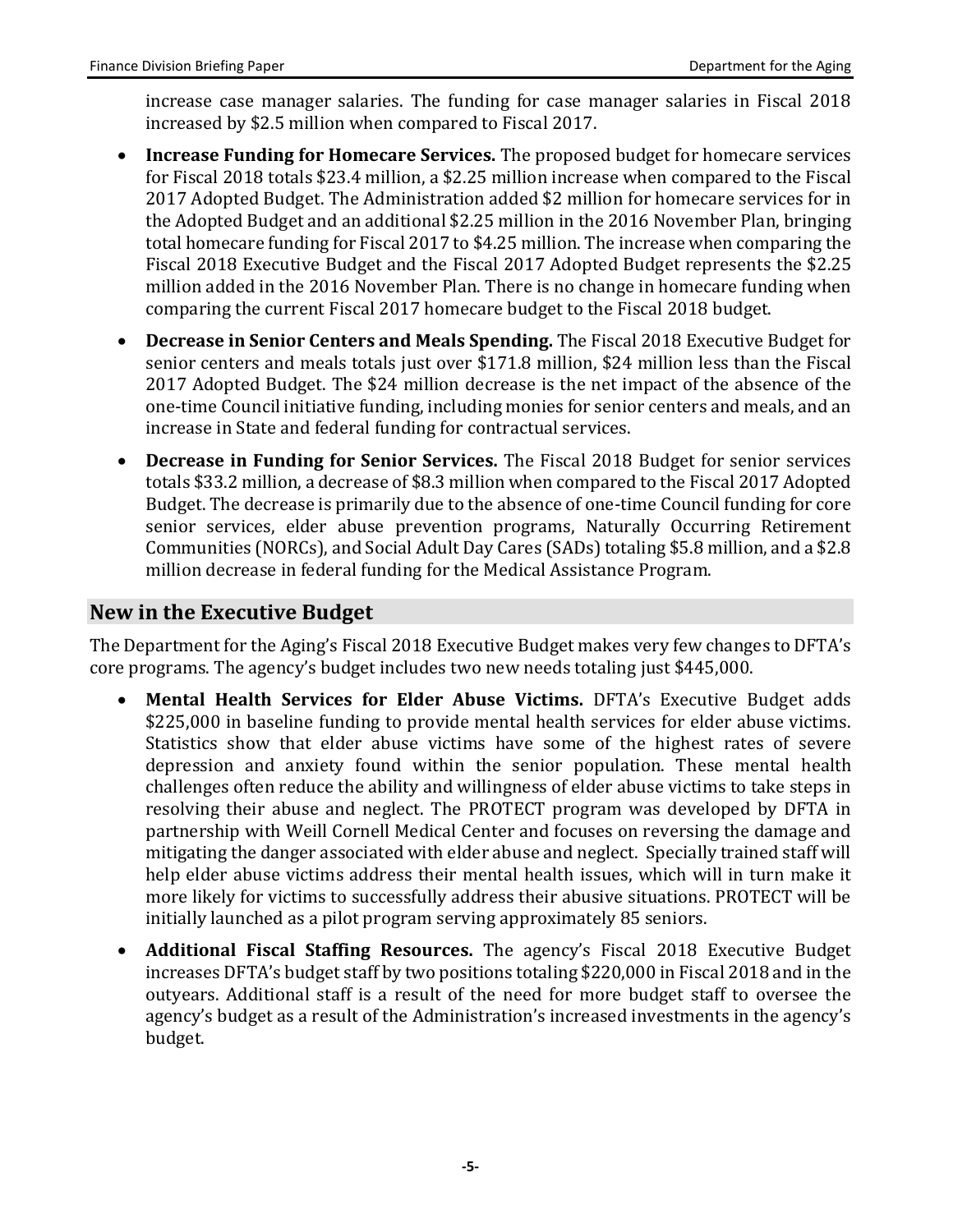# **DFTA Budget Issues**

The following section provides issues and concerns as it pertains to DFTA's Executive Budget.

#### **Preliminary Budget Response.**

The Council's response to the Mayor's Fiscal 2018 Preliminary Budget included numerous recommendations for the Department for the Aging, the largest and most significant being a call for a \$60 million investment in agency services, including case management and homecare, senior centers are adequately funded, meals and programs, and addressing any senior center funding shortfalls. In addition, the Council called for the Administration to baseline Council funding for Neighborhood Naturally Occurring Retirement Communities (NORCs), elder abuse prevention, senior center transportation costs, and additional support for DFTA senior centers.

None of the Council requests of additional funding to support the agency were addressed in the agency's Fiscal 2018 Executive Budget. This is especially concerning given that seniors are one of the fastest growing populations in the City. In Fiscal 2017, the Council allocated \$30.1 million to support senior services across the City and fill funding gaps in the agency. One-year Council funding to support core agency operations is not a sustainable budgeting practice, as it impacts the continuum of services provided by contracted organizations. Council-funded organizations may have to wait up to six months to clear the City's contracting practices and many smaller organizations may not be able to deliver services until funding is disbursed. In addition, Council funding that supports staffing for service providers may impact attrition rates, as Council funding and the amount to be allocated is not known until the budget is adopted, or at times, subsequently after budget adoption.

Funding shortfalls that are the most problematic in Fiscal 2018 for DFTA include:

- **Fully Fund Case Management.** In its Preliminary Budget Response, the Council called for the elimination of all waitlists for seniors and that case management services are fully funded. The current waitlist for case management services is 1,700, and this does not account for providers that do not keep a waitlist. Case management services provided by DFTA support seniors that do not have Medicaid coverage, and is the first point of contact for older adults to be assessed for services they qualify for and are in need of including home delivered meals, counseling services, and homecare services.
- **Fully Fund Homecare Services.** In addition to the case management waitlist, approximately 900 seniors are waiting for homecare services and/or additional hours of homecare services. Like case management, not all homecare services providers keep a waitlist, and in actuality there are more than 900 seniors waiting for homecare services. DFTA homecare services are for low-income, frail older adults who are above the Medicaid eligibility threshold, allowing them to safely remain in their homes by providing assistance with daily chores and personal care. DFTA's Fiscal 2018 Preliminary Budget included one new need of \$4.25 million for homecare services. This funding is for Fiscal 2018 only, and maintains the funding level for homecare between Fiscal 2017 and Fiscal 2018, but does not address the waitlist, or ensure that all eligible seniors will have access to homecare.
- **Baseline Funding for Sixth Congregate Meals.** For Fiscal 2017, the Administration agreed to provide \$1.2 million for a sixth day of congregate meals at senior centers and homedelivered meals through City Meals on Wheels. The Council called for this funding to be baselined in the agency's Fiscal 2018 Executive Budget, and it was not. Given that the Trump Administration proposes to cut funding for City Meals on Wheels, a critical program that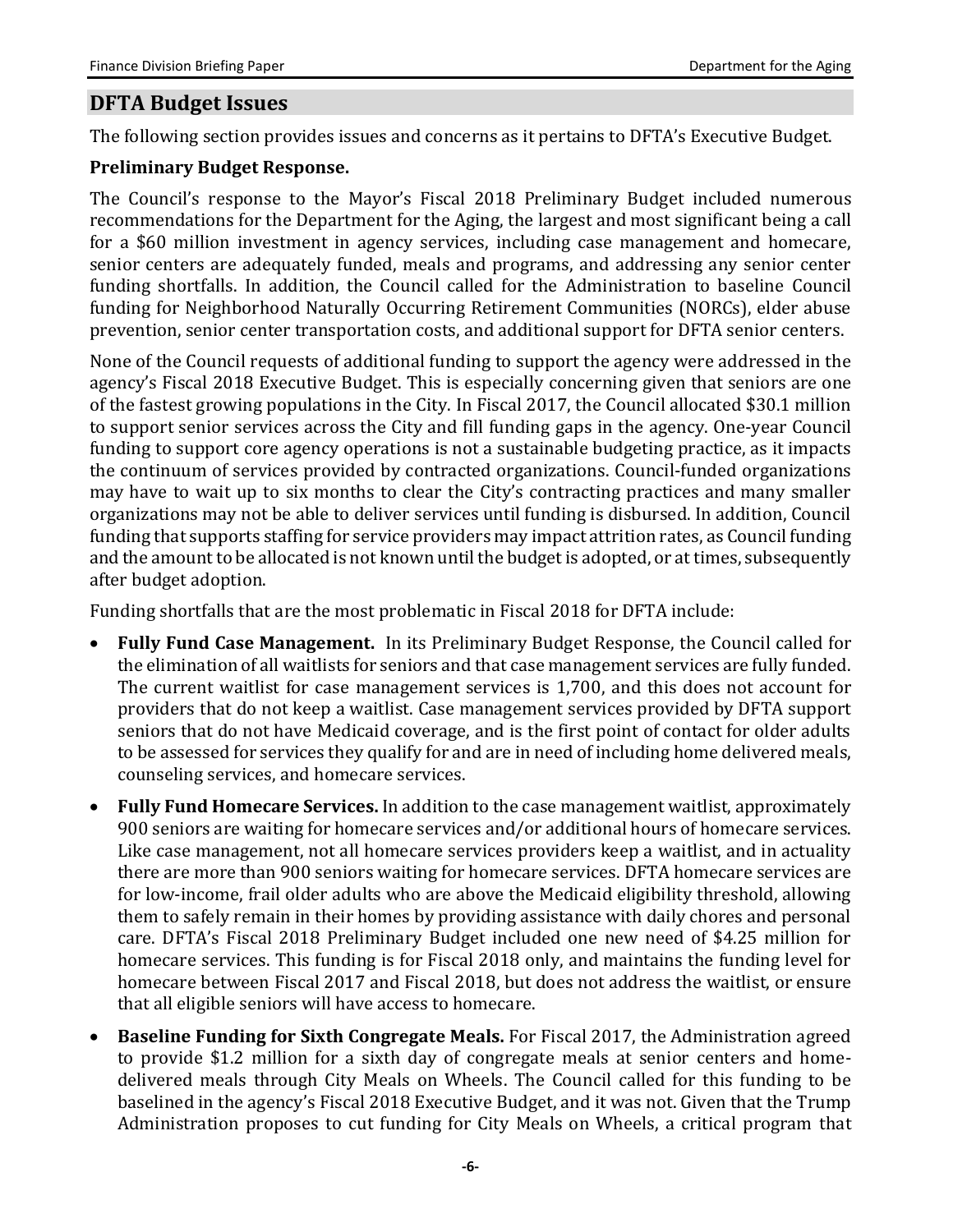prepares and delivers meals to homebound seniors, the City's commitment to fund this program is imperative.

- **Right-Sizing Senior Center Contracts.** Many of DFTA's current senior center contracts are inadequately funded and do not support the actual cost of services provided at centers or fully cover indirect costs such as overhead expenses, building maintenance, and rent increases. In the Preliminary Budget Response, the Council called for a \$60 million investment in DFTA, the majority of which should support right-sizing senior center contracts. No additional resources were added to the agency's Fiscal 2018 Executive Budget to address senior center contractual shortfalls. In previous years, the Council provided funding for DFTA senior centers to address these shortfalls, but it is not the responsibility of the Council to fully fund agency contracts, and given that Council funding is for one-year only, this is not a sustainable budgeting practice.
- **Additional Contracting Resources.** As the contracting agency for senior related Council Initiatives, DFTA requires adequate resources in terms of personnel to process contracts. Without such resources, issues in processing contracts may lead to delays in delivering vital services both to the detriment of providers, who rely on funding allocations to be processed rapidly in order to deliver services without operating at a budgetary deficit, and seniors who need the services.

# **DFTA Capital Strategy and Plan**

The Department for the Aging's capital assets include buildings, vehicles and information technology infrastructure. Long-term capital spending goals for the agency are reflected in the Ten-Year Capital Strategy, and include, rehabilitation of existing facilities**,** targeted improvement to senior centers, and information technology upgrades, while plans for projects funded in the capital budget are included in the Capital Commitment Plan, which align with the priorities set forth by the Ten-Year Capital Strategy. The majority of planned capital projects in DFTA's Captial Commitment Plan follow the goals of the agency's Ten-Year Capital Strategy and funds rehabilitation and infrastructure upgrades for senior centers, vehicle acquisition, and information technology upgrades.

The City's Ten-Year Capital Strategy totals \$95.8 billion (all funds) an increase of \$6.2 billion, or 6.4 percent from the Preliminary Ten-Year Capital Strategy total of \$89.6 billion. The Department for the Aging's Ten-Year Capital Strategy for Fiscal 2018-2027 totals approximately \$47.2 million, all of which are City funds, and its Fiscal 2017 – 2021 Capital Commitment Plan totals \$57.9 million**.** 

#### **Ten-Year Capital Strategy**

The majority of DFTA'S Ten-Year Capital Strategy funds capital investments in infrastructure improvements to the City's senior center network and repairs to existing facilities, which includes addressing structural repairs, interior renovations, and improvements to handicapped accessibility. The goals of DFTA's capital program is to:

- $\checkmark$  Rehabilitate existing facilities that provide services for senior citizens;
- $\checkmark$  Identify targeted improvements to senior centers across the City; and
- $\checkmark$  Provide information technology improvements where needed.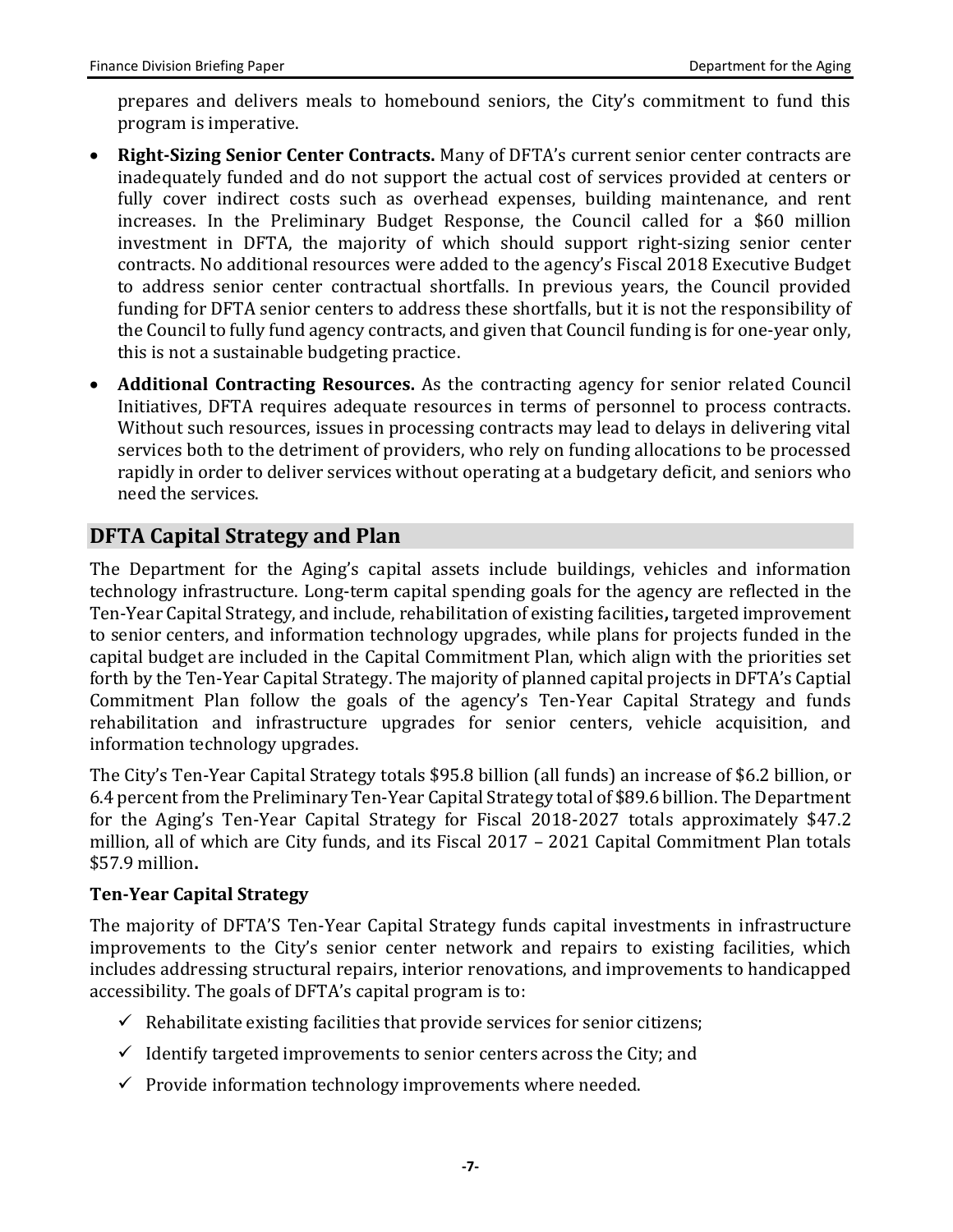**DFTA FY2018-2027 Preliminary Ten-Year Capital Strategy**

#### DFTA's capital projects are divided into two categories as illustrated by the chart below.

| <b>Dollars in Thousands</b>    |          |          | . .     |         |         |         |         |               |               |               |              |
|--------------------------------|----------|----------|---------|---------|---------|---------|---------|---------------|---------------|---------------|--------------|
|                                | FY 2018  | FY 2019  | FY 2020 | FY 2021 | FY 2022 | FY2023  | FY2024  | <b>FY2025</b> | <b>FY2026</b> | <b>FY2027</b> | <b>Total</b> |
| Data Processing and            |          |          |         |         |         |         |         |               |               |               |              |
| <b>Information Technology</b>  | \$8,469  | \$5,955  | \$2.129 | \$0     | \$0     | \$0     | \$0     | \$0           | \$0           | \$0           | \$16,553     |
| Department for the Aging       |          |          |         |         |         |         |         |               |               |               |              |
| <b>Building Reconstruction</b> | 11.779   | 6.133    | 3.908   | 1.228   | 1.253   | 1.278   | 2.277   | 930           | 959           | 989           | 30.734       |
| ΤΟΤΑL                          | \$20,248 | \$12,088 | \$6,037 | \$1,228 | \$1,253 | \$1,278 | \$2,277 | \$930         | \$959         | \$989         | \$47,287     |

*Source: Office of Management and Budget (OMB) Executive Ten-Year Capital Strategy Fiscal Years 2018-2027*

For the Department for the Aging, the Preliminary Ten-Year Capital Strategy totals \$47.3 million, of which \$30.7 million is for construction and renovations and \$16.5 million is for information technology/computers. The majority of DFTA's data processing and information technology projects are planned for Fiscal 2018 – 2020, while building reconstruction projects span across the ten years, with the majority of spending reflected in Fiscal 2018 and 2019.

- **Construction and Renovations.** The Preliminary Ten-Year Capital Strategy allocates \$23.1 million to complete renovations and upgrades to various senior centers across the City. Funding also ensures compliance with fire and safety infrastructure standards and that necessary improvements for Heating, Ventilation and Air Conditioning (HVAC), masonry, roofing, electrical, and plumbing are completed.
- **Information Technology and Computers.** The Preliminary Ten-Year Capital Strategy provides \$16.5 million for the technology needs for DFTA, as well as technology improvement for the agency's contractors and service providers. DFTA is primarily a contracting agency.

#### **Capital Commitment Plan**

The Executive Capital Commitment Plan reflects the five-year capital projects priorities of the agencies and mirrors the goals of the agency's Ten-Year Capital Strategy. The Executive Capital Commitment Plan includes \$57.9 million in Fiscal 2017-2021 for the Department for the Aging. The Department's Executive Capital Commitment Plan increased by \$6.4 million when compared to its Preliminary Plan, representing an increase of 11 percent. The increase is due to \$6.1 million added to the agency's capital budget for renovations at the Carter Burden Covello Senior Center.

| DFTA 2017-2021 Capital Commitment Plan |          |          |          |         |         |              |  |  |  |
|----------------------------------------|----------|----------|----------|---------|---------|--------------|--|--|--|
| <b>Dollars in Thousands</b>            |          |          |          |         |         |              |  |  |  |
|                                        | 2017     | 2018     | 2019     | 2020    | 2021    | <b>Total</b> |  |  |  |
| <b>Executive Plan</b>                  | \$18,316 | \$20,248 | \$12,088 | \$6,037 | \$1.228 | \$57,917     |  |  |  |
| <b>Preliminary Plan</b>                | 19.498   | 12.598   | 12.088   | 6.037   | 1.228   | 51,449       |  |  |  |
| Change                                 | (1,182)  | 7.650    |          |         | 0       | 6,468        |  |  |  |
| <b>Percentage Change</b>               | (6%)     | 38%      | 0%       | 0%      | 0%      | 11%          |  |  |  |

*Source: OMB Fiscal 2018 Executive Capital Commitment Plan*

The majority of the capital projects span multiple fiscal years and it is therefore common practice for an agency to roll unspent capital funds into future fiscal years. In Fiscal 2016, the Department for the Aging committed only \$5.1 million or 17 percent of its annual capital plan. Therefore, it is assumed that a significant portion of the agency's Fiscal 2017 Capital Plan will be rolled into Fiscal 2018, thus increasing the size of the Fiscal 2018-2021 Capital Plan.